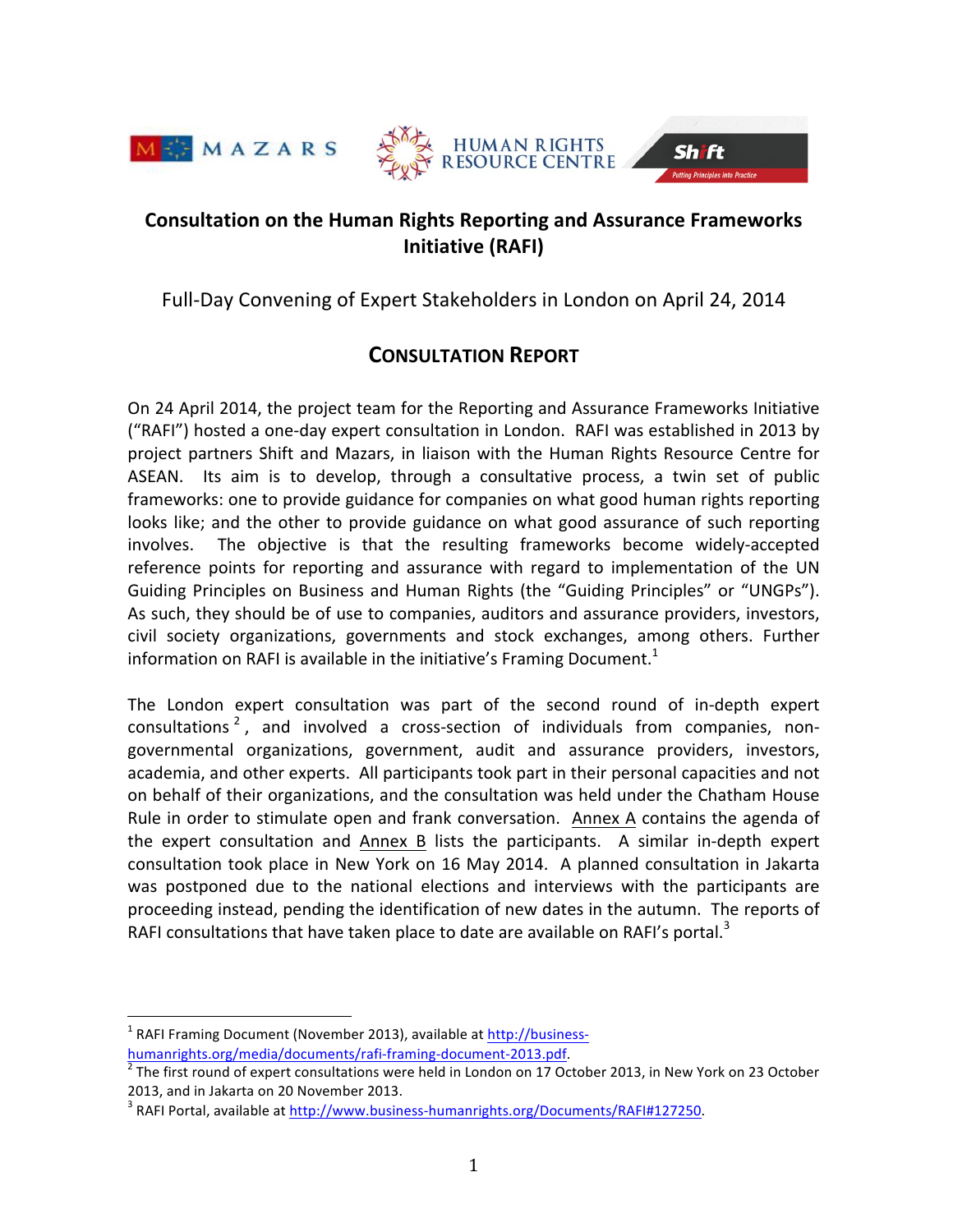The primary focus of this consultation was to further the development of the RAFI human rights reporting framework. The discussions focused on the overall shape of, and approach to, the reporting framework, as well as some illustrative examples of the kinds of 'smart questions' that might form its content. Specifically, the consultation discussed four substantive areas: (i) current reporting vis-à-vis the UN Guiding Principles, (ii) the overview of the outline construct for the human rights reporting framework, (iii) illustrative 'smart questions' for the human rights reporting framework, and (iv) lessons learned from existing assurance for the human rights assurance framework.

## Session 1: Current Reporting vis-à-vis the UN Guiding Principles

**Overview from RAFI project team on current reporting vis-à-vis the UN Guiding** *Principles:*

*During the first round of RAFI expert consultations in October 2013, participants asked to what* extent current company disclosure reflects the UN Guiding Principles. Shift *commissioned research that could offer an initial response to this question.* 

*This desktop research was based on recent disclosure by 43 companies (mostly US and European)* across 8 sectors (apparel; automotive; banking; fast-moving consumer goods; *food, beverage, agriculture; information and communications technology; oil, gas and extractives; and pharmaceuticals), through a variety of formats (annual reports, CSR reports, GRI reports, disclosure of internal documents, other information on websites etc.).* 

The research reviewed corporate disclosure of human rights policy commitments, due diligence processes, remediation efforts, and grievance mechanisms to:

- *understand to what extent current company disclosure covers key elements of the Guiding Principles;*
- *understand which particular Guiding Principles tend to have greater vs. weaker* disclosure; and
- *identify examples of disclosure that represent the "leading edge" of reporting in this area.*

The analysis in the research focused on:

- the **scope** of disclosure: what, if anything, is discussed in relation to the key *elements in the 'headline statement' of each relevant UNGP; and*
- the **robustness** of disclosure: what, if any, supporting evidence is provided, such detail on processes; examples; and case studies.

The project team shared initial findings with participants. For further information on the results of the research, see Shift, Evidence of Corporate Disclosure relevant to the UN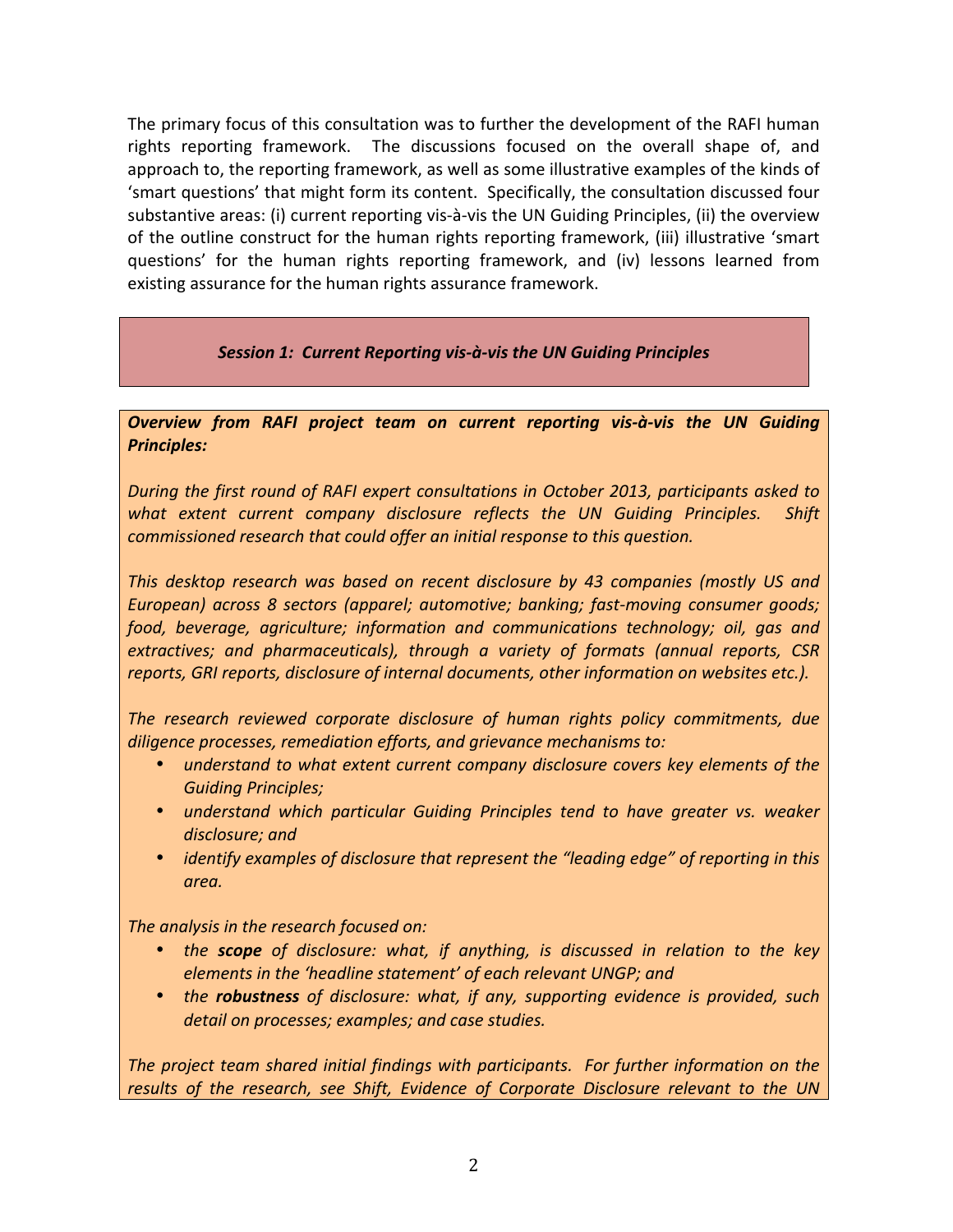# Guiding Principles on Business and Human Rights (June 2014).<sup>4</sup>

Evidence was highlighted that the scope of information disclosed by companies is *increasing, with an enhanced focus on how corporate policies and processes play out in* **practice on the ground**. The Business & Human Rights Resource Centre's company response mechanism, pursuant to which companies are invited to provide information on alleged human rights impacts, has solicited over 2,000 responses from companies to date. The extent to which companies provide information in response varies significantly, depending on where the companies are based: the general response rate by companies is 70%, with 50% from China, 35-40% from Russia, and 90% from European and North American companies. The information disclosed by a company is seen as meaningful where the company provides a broader picture of its human rights policies and processes, including an analysis of their strengths and weaknesses and how they work in practice.

*Participants underscored that reporting can help initiate internal conversations on*  **human rights**. Although reporting is for an external audience, it can act as an internal trigger for change, driving better internal processes, business practices, and decisions. Reporting was also seen as helpful in opening a conversation between companies and external stakeholders. 

It can be challenging to determine which human rights issues and processes should be *reported on*. It was noted that a company's suppliers and other business partners also need to have good systems and processes in place to provide the necessary information (although, in practice, this can be supplemented with the company's own assessments). The importance of meaningful stakeholder dialogue to better assess a company's risks from the rights-holders perspective was also highlighted. Some commented that it can be hard for a company to report on processes that it is still implementing: it won't necessarily have clear figures or outcomes to report, and companies often prefer to disclose something that has taken place, rather than an ongoing process.

# Participants highlighted that a human rights reporting framework will be useful for *several reasons:*

1. to help guide companies on what human rights reporting means in practice, especially since such reporting is increasingly required by law and stock **exchanges**. Participants emphasized that companies do not always understand what human rights means for them, how to integrate human rights in their due diligence process and day-to-day business decisions, and how to report on human

http://shiftproject.org/sites/default/files/Evidence%20of%20Corporate%20Disclosure%20Relevant%20to%2 0the%20UN%20Guiding%20Principles%20on%20Business%20and%20Human%20Rights.pdf. 

<sup>&</sup>lt;sup>4</sup> Shift, *Evidence of Corporate Disclosure Relevant to the UN Guiding Principles on Business and Human Rights* (June 2014), available at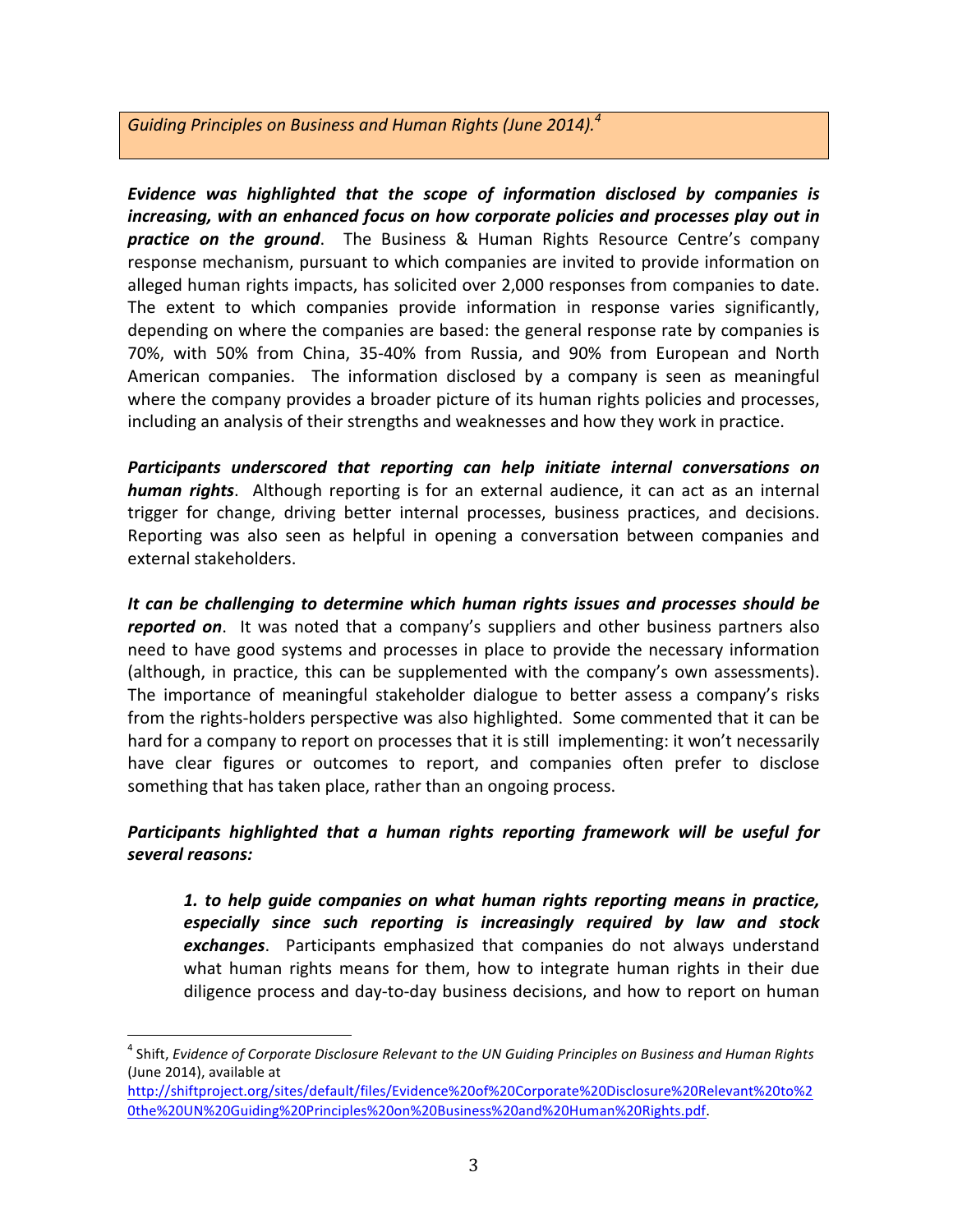rights. Another challenge is to obtain a systematic approach to human rights since business units are typically at different levels of understanding. In some countries, speaking about human rights is seen as referring to the government's conduct, rather than the companies' conduct, which may complicate human rights reporting. Further, confusion has arisen on the UN Guiding Principles, with some companies and consultancies using them to adopt a tick box approach, rather than a meaningful discussion on human rights policies and processes.

**2.** to counter a compliance-type approach to reporting. Regulatory schemes that require human rights reporting run the risk of focusing companies on the minimum they have to put into the public domain, rather than pushing them towards meaningful disclosure of risks, how they are managed, and lessons learned from challenges. Participants noted that in reality the primary designated audience of human rights reporting will shape the information disclosed. The new EU directive's model of focusing on stakeholders may lead to less compliance-focused reporting than the UK model which is focused on investors.

*3. to help address the current* "*dearth and deluge" of human rights-related information*. It was noted that a large amount of sustainability-related information typically needs to be trawled through to find the relevant human rights-related information. Once found, the information that is important for external stakeholders to know, such as the company's key human rights risks and impacts, tends to be weak or absent. Guidance on what companies should report with regard to human rights is necessary to help improve this disclosure.

4. to provide guidance on what is meaningful for companies to report and for readers to know regarding how companies manage their human rights risks. Participants noted that reporting should not only cover which impacts have been assessed, but also how companies are acting on these impacts. In addition, it should push companies to disclose actual risks and impacts, even if disclosure of policies and processes alone tends to be preferred for commercial reasons.

*Participants* also provided a number of suggestions to consider for the human rights *reporting framework:*

1. Some company participants remarked that the reporting framework should *enable companies to report on their positive impacts as well.* **Although the** construct of respect for human rights focuses on 'doing no harm' and risk management, when companies respect human rights, they can move from doing no harm to doing good. This positive framing can facilitate internal buy-in to what the company is seeking to achieve. One idea could be to find common indicators for positive social impact within the RAFI framework.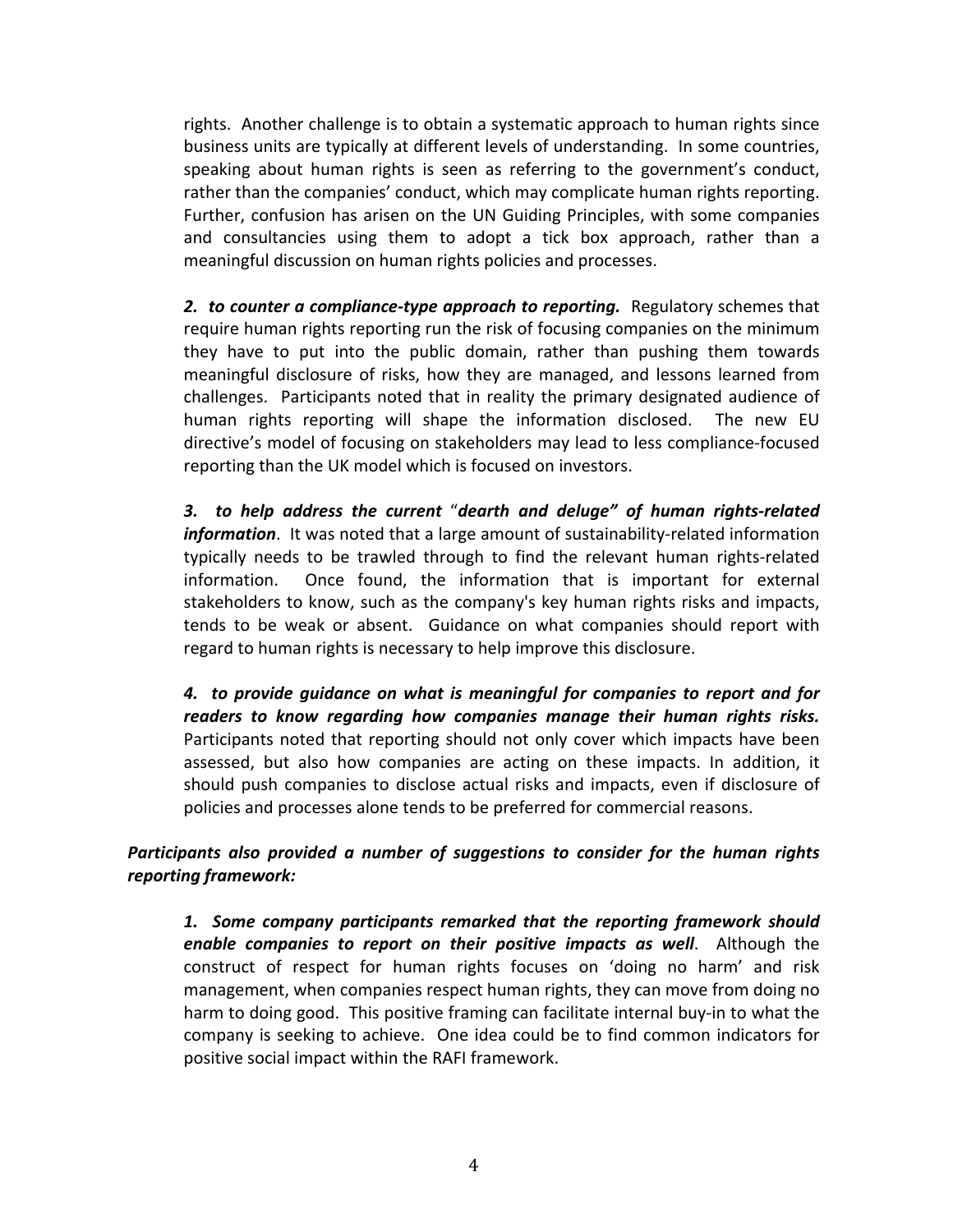2. It will be important for reporting to include information on how the company *embeds consideration of human rights throughout its operations.* **This could** include the incentives it provides to its staff to respect human rights and how it has considered the long-term impact of certain business decisions. For instance, stabilization clauses in contracts are often not seen as human rights issues, but have human rights implications in the long run. The impacts of clinical trials were cited as another example.

**3.** It will be helpful for companies to have clarity on what human rights due diligence looks like in their specific sector in order to report on it fully. The Organisation for Economic Co-operation and Development's ("OECD") work on due diligence for responsible supply chains of minerals, for instance, provides tailored due diligence recommendations for each actor in the value chain, which help companies at different points in the chain see what they need to report on.<sup>5</sup>

**Session 2: Overview of Outline Construct for the Human Rights Reporting Framework** 

**Overview from RAFI project team on the outline construct for the human rights reporting** *framework:*

The RAFI project team circulated in advance of the consultation a draft outline construct for *the human rights reporting framework. This describes the possible categories for the* framework. Although the framework is focused on human rights, it is assumed that most *companies* would include the information in a broader annual report, sustainability report *or* other form of disclosure, rather than as a self-standing report. The RAFI project team is *in conversations with GRI regarding how the framework will dovetail with GRI G4<sup>6</sup>. The outline construct refers to a "reporting entity", so that the human rights information can be* provided at the corporate or at the operational level.

An annotated description of the draft outline construct that was discussed at the *consultation is available online: 7*

**►** The first (green) sections of the outline construct elicit some general, overarching *information regarding the articulation of the company's human rights policy commitment and measures to embed it in company culture and practices (see* 

<sup>&</sup>lt;sup>5</sup> OECD Due Diligence Guidance for Responsible Supply Chains of Minerals from Conflict-Affected and High-Risk Areas, available at http://www.oecd.org/daf/inv/mne/GuidanceEdition2.pdf<br><sup>6</sup> GRI and RAFI collaborate to leverage the power of business to advance respect for human rights (December

<sup>2013),</sup> available at https://www.globalreporting.org/information/news-and-press-center/Pages/GRI-and-

RAFI-collaborate-to-leverage-the-power-of-business-to-advance-respect-for-human-rights.aspx<br> $\frac{7}{7}$  Draft Outline Construct for RAFI Reporting Framework (April 2014), available at http://businesshumanrights.org/media/documents/rafi-outline-consultation-apr-2014.pdf.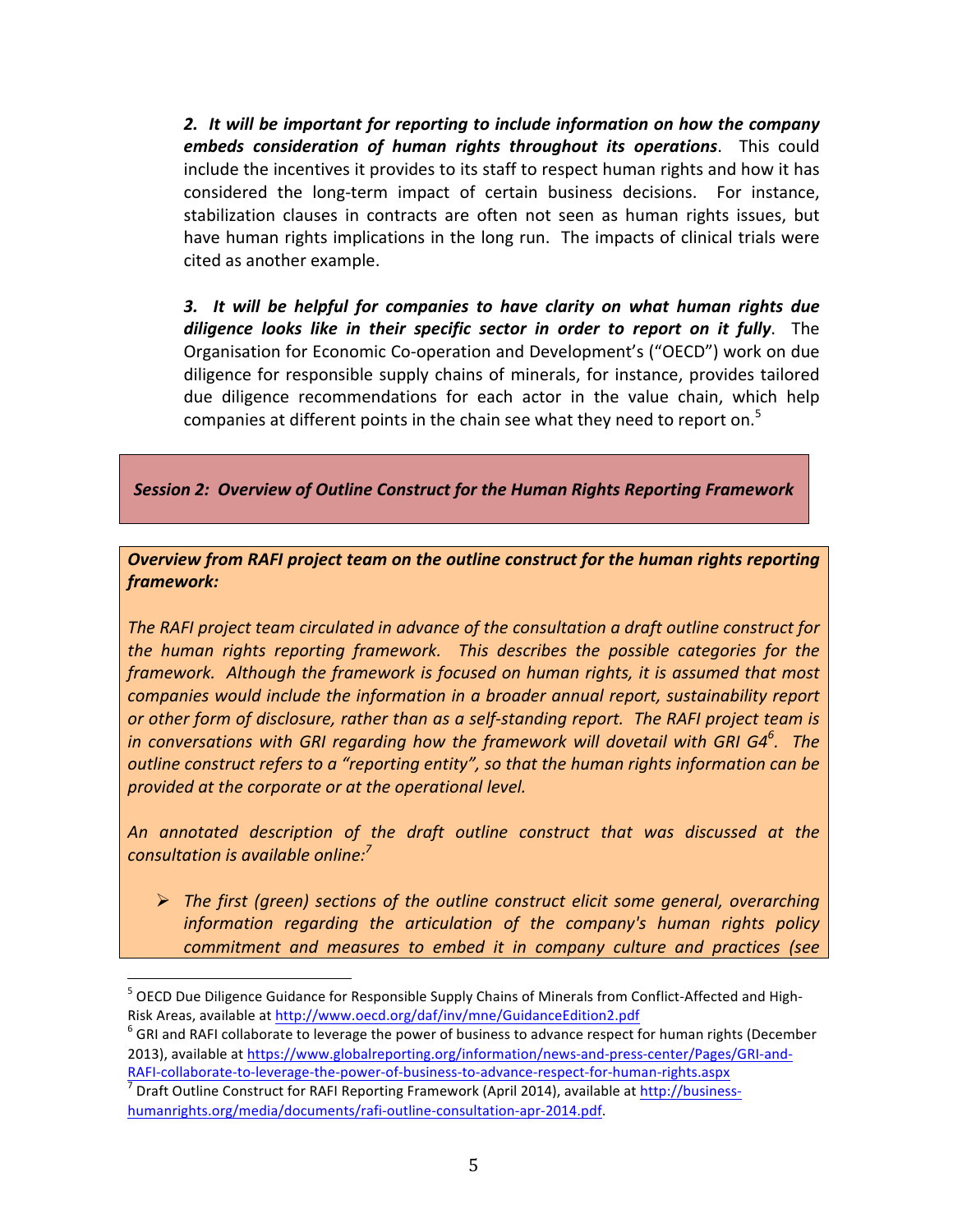**UNGP 16).** 

- **≻** The subsequent (red) section provides a 'filter point' section through which the reporting entity would *identify* its salient human rights risks across its business *activities and relationships, and justify how these were identified. It would also*  explain here any decision to focus its reporting about those salient risks on particular geographies, whether the same geographies for all risks or different *geographies for different risks.*
- **►** The subsequent (blue) sections of the outline construct would then elicit more specific information about each of the salient human rights risks identified, with regard to specific policies (see UNGP 16), stakeholder engagement (see notably UNGPs 18, 20, 21, 22), risk assessment (see UNGP 18), integration and action (see UNGP 19), tracking (see UNGP 20) and remedy (see UNGPs 22, 29 and 31). Communication on how the reporting entity addresses its human rights impacts *(see UNGP 21), other than the preparation of this human rights disclosure, would be included in the section on stakeholder engagement.*

While the disclosures on 'assessing' and 'acting' are more forward-looking in nature, and the disclosures on 'tracking' and 'remedy' are more backward-looking *in nature, all sections would call for the company to disclose practical examples* with regard to specific cases, potential and actual impacts.

**►** The final (yellow) sections of the outline construct indicate the potential content *that might populate the reporting framework in relation to each of the green and blue sections.* This would include (a) some explanation of what is being looked for *and* why, (b) questions to elicit narrative responses (and possible indicators), (c) *cross-references* to respected industry/issue-specific quidelines and indicators, and *(d)* some illustrative examples of what responses might look like in practice.

Participants welcomed the outline construct for the human rights reporting framework, and underscored the importance of tying it back to the UN Guiding Principles. Participants saw the outline construct as sound and simple, while providing the necessary information. Many suggested it could help encourage a systematic approach to human rights data collection, while allowing room for companies to delve into some case studies. It was seen as wise to systematically tie the framework back to the UNGPs, to emphasize that it builds upon a document that has been widely accepted.

Participants also noted the importance of describing how the RAFI framework fits within *broader reporting frameworks, in particular with regard to the definition of materiality.* Many felt that companies would benefit from guidance on how to identify their salient human rights risks, and how this differs from the materiality process used by other reporting frameworks. GRI G4 for instance includes a section on how to use that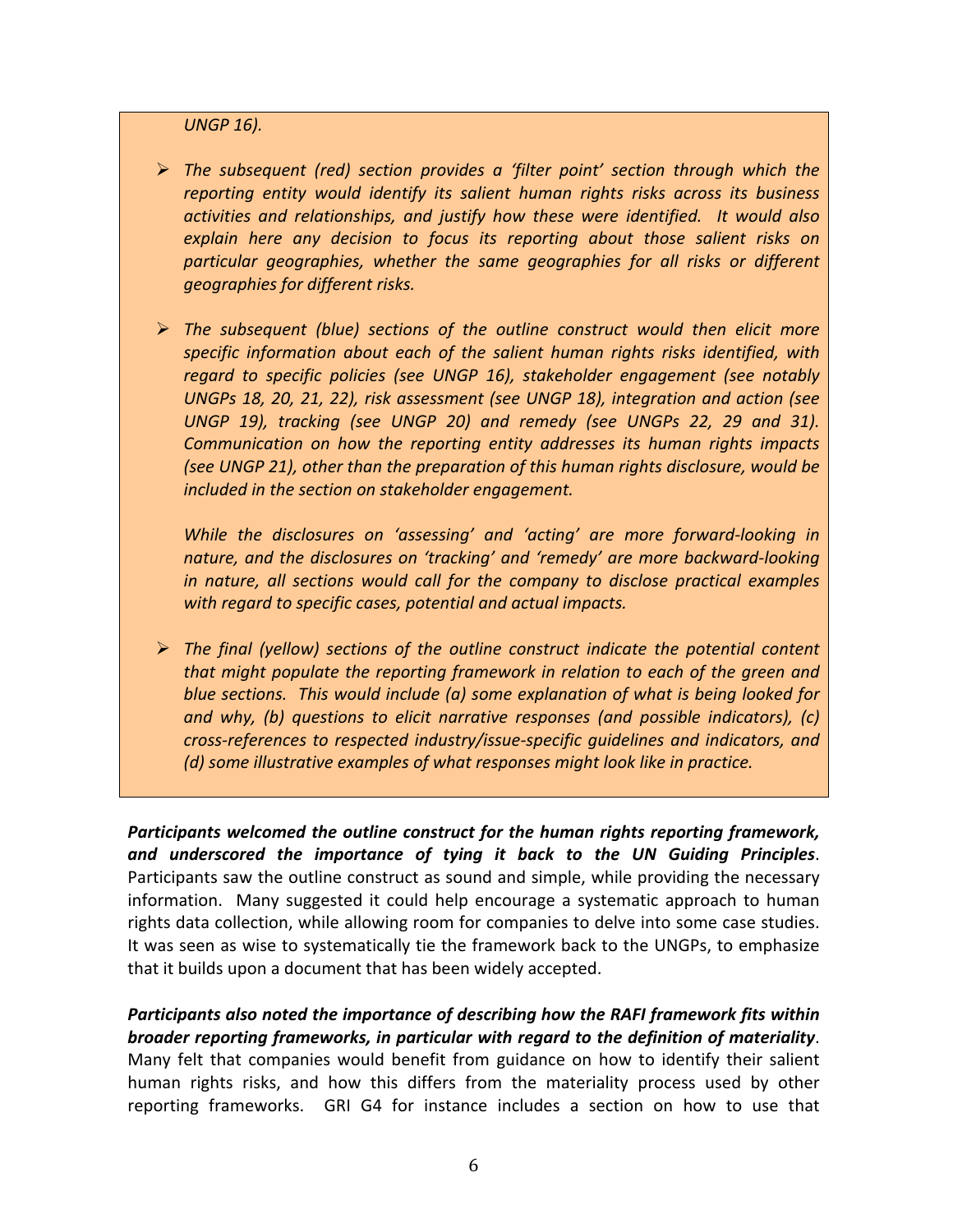framework with other reporting frameworks. In particular, for sustainability and financial reporting, what is material to report depends on who the audience is. By contrast, in the human rights arena, the reference point is not the reader of the report but the companies' impacts. This is why the RAFI reporting framework adopts the term of 'salience' which refers to impacts and risks to people.

*A critical factor in determining whether the reporting will be helpful or not hinges on*  whether companies accurately understand what their salient human rights risks are. It was suggested that the reporting framework should include guidance on how companies can impact human rights, but avoid specifying limited lists of salient rights for each sector, which would risk tick box exercises and ignore the fact that salient risks change over time and with context. Examples of guidance on sectoral risks were raised, including those of the International Council on Mining and Metals' ("ICMM"), which identifies over 15 rights that mining companies can impact; $<sup>8</sup>$  and the Access to Medicine Index, which focuses on</sup> the right to health, while making clear that pharmaceutical companies can impact other rights as well.<sup>9</sup> It was suggested that the RAFI reporting framework should make clear that the rigour of the process followed to identify the salient rights, including inputs from stakeholders, is more important than the outcome. It was also proposed that this process should be able to be reviewed and assured by an external assurance provider, as is the case for instance for ICMM members.

The human rights information should be provided in a manner that is easy for **stakeholders to find, accompanied with contextual information on the company**. The basic information on the company (e.g., information on the company's business model, the regions where it operates, etc.) is not included in the outline construct, so it will be particularly important for the reporting to refer to the company's broader disclosure of this information, to contextualize the human rights-related information. In this regard, the trend toward web-based reporting was seen to provide a number of possibilities, not least in linking between related areas of information and helping the reader navigate it all.

At this stage, it is appropriate to allow flexibility for corporate groups in whether the *reporting framework is used at the corporate group level or at the level of individual* **subsidiaries or business units**. One school of thought was that if the company has a groupwide commitment to respect human rights, then it should take responsibility for reporting across the group and create a consolidated human rights report. This would also encourage Board ownership of the reporting. At the same time, there was a concern that corporate-level reporting would be less operational and less useful for affected stakeholders, as it aggregates the human rights risks across all countries and operations. A

<sup>&</sup>lt;sup>8</sup> ICMM, *Human Rights in the Mining & Metals Industry: Integrating Human Rights Due Diligence into Corporate Risk Management Processes* at 12 – 14 (2012) available at http://www.icmm.com/document/3308 <sup>9</sup> *Access to medicine index: Methodology*, available at http://www.accesstomedicineindex.org/methodology-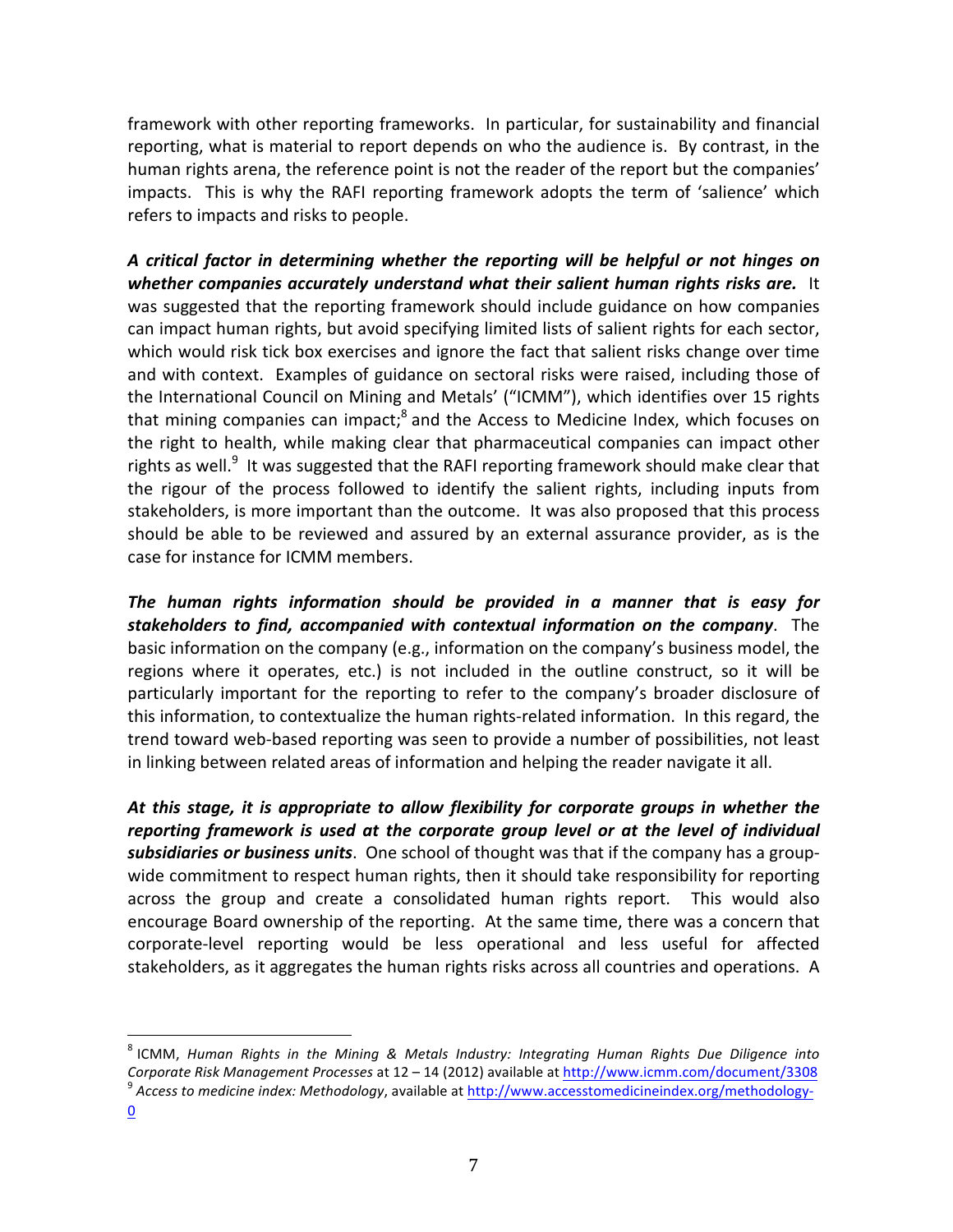geographical breakdown was seen by some as a useful lens, enabling particular challenges in specific areas to be highlighted.

Participants emphasized that because human rights due diligence is an ongoing process, *human rights reporting needs to take place on a continuum*. The reporting needs to clearly demonstrate how the company is reviewing its human rights commitment and its salient human rights risks over time. Further, the idea of a continuum in the reporting was seen as helping companies to demonstrate progress over time, and enabling readers to evaluate progress. One proposition was for the outline construct to specifically request companies to disclose its targets over a multi-year period, so that the idea of a 'journey' is not used to delay progress. These targets could in turn be linked to executive performance rewards. Another idea was for companies to include data that highlights trends over time. It was also noted that this kind of approach requires report readers to recognize that implementation takes time and there are no instantly perfect results. Some participants also noted internal resistance within companies  $-$  notably from the legal division - to disclosing this type of information, whether for liability reasons, because it did not show a 'perfect picture' or because it tied the company to targets that may not be achieved.

*Where the reporting framework carves out disclosure of specific types of information (for* example, commercial and particularly sensitive information), it may be helpful to agree **upon these categories upfront.** Experience within the OECD context demonstrated that a common understanding of what kinds of information can legitimately be excluded from reporting helps strengthen the reporting and avoid problems later on. Any potential carveouts should not be used by companies to exclude information that is manifestly important for readers.

Some participants asked whether it would be possible for the RAFI reporting framework **to enable comparability amongst companies**. It was suggested that investors in particular would welcome such comparability. There was discussion of the balance to be struck in this regard: if the information provided is very company-specific, comparability becomes more difficult; at the same time, the information needs to be company-specific to enable a more detailed understanding of how it is addressing human rights.

**Session 3: Illustrative 'Smart Questions' for the Human Rights Reporting Framework** 

**Overview from RAFI project team on the illustrative smart questions for the human rights** *reporting framework:*

From February to April 2014, the RAFI project team interviewed around 20 individuals from companies, investors and civil society organisations to discuss the types of question and indicator that would elicit information that it is meaningful for stakeholders to read, viable for companies to provide, and which supports good human rights due diligence. The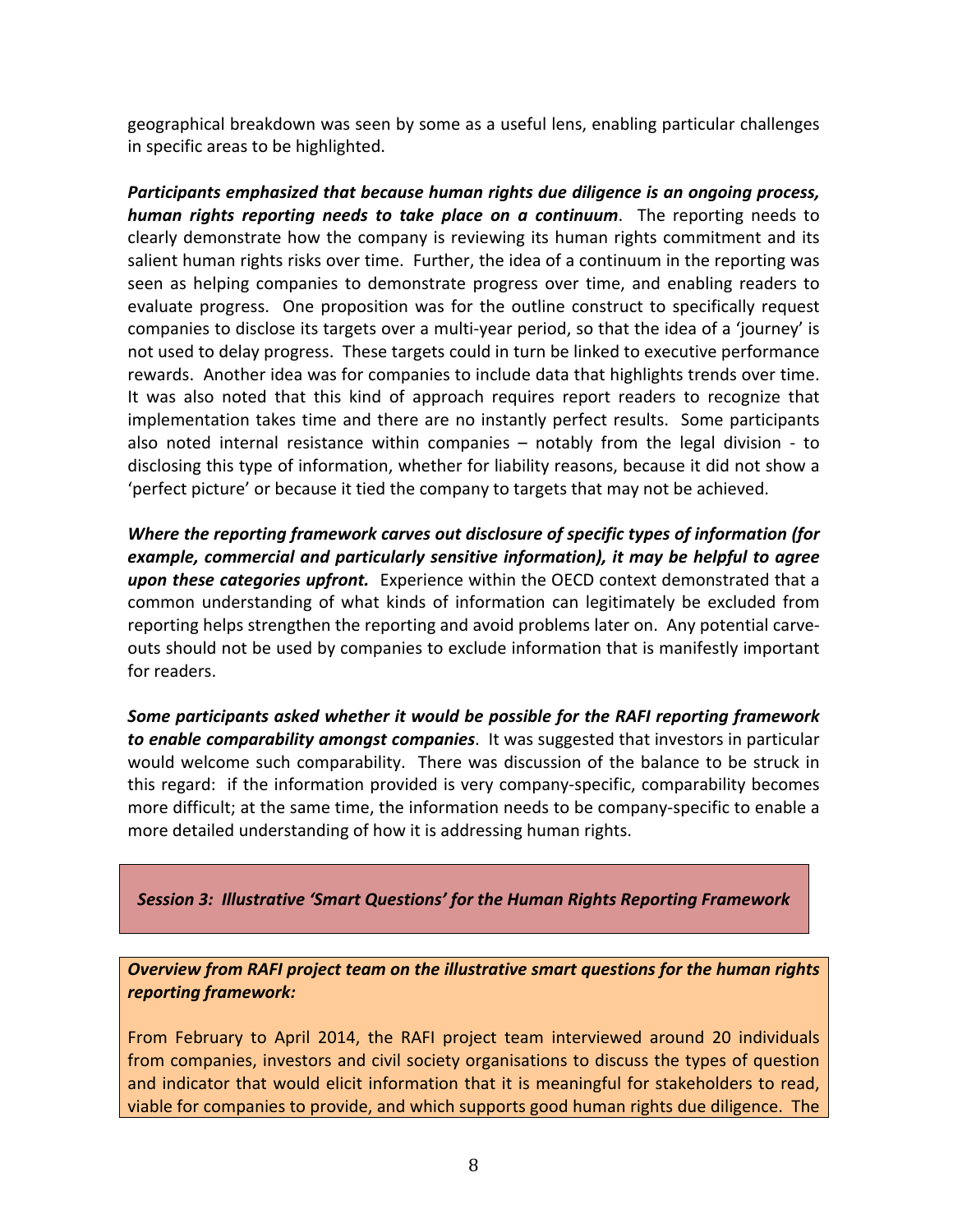resulting first draft of 'smart questions' that could provide core content for the RAFI reporting framework are available on the RAFI portal.<sup>10</sup>

The aim is for these questions to be limited in number and clear in their language; open enough to allow for responses that are appropriate to different sectors, issues and operating contexts; and targeted enough to elicit the intended kinds of information in a clear and relevant form.

In line with feedback from stakeholders, the RAFI project team has prioritized the development of 'smart questions' at this stage. However, this does not mean that the RAFI reporting framework would not include indicators. There are several possible approaches to the use of indicators. The reporting framework could: (1) include self-standing indicators that are useful by themselves or in the context of the answer to a particular question; (2) cross-reference indicators that have been identified through industry- or issue-specific initiatives, illustrating where they would fit into the RAFI framework for relevant companies, and/or  $(3)$  solicit information from companies on the indicators that they have been using and the results they show.

The RAFI project team requested general views on these draft questions as well as views on the use of indicators.

*Investors* underscored the need for reporting to convey the role of the corporate-level *Board* of Directors in relation both to the company's human rights performance and to **the information it discloses.** This was widely seen as important even if the substance of a report might focus at the level of subsidiaries or business units. The draft questions about 'embedding' the human rights policy commitment were viewed as particularly important. It was stressed that they should address the corporate culture created from the top, and provide confidence to investors that the Board is sufficiently skilled and experienced to provide oversight of the company's human rights risk management. This includes knowing how the top-level commitment to respect human rights is communicated internally and translated into specific actions that are clear and effective in bringing change within the company. The creation of a Board committee with a corresponding operational-level committee was seen as one indication of the importance the Board places on human rights. Various participants also stressed the need for disclosure of whether the Board vets reporting on human rights and stands behind what is written.

Participants underscored that the RAFI reporting framework should remain primarily question-driven, with indicators providing support to illustrate some (but not necessarily *all)* of the questions. Indicators do have value, and they can help provide an early warning sign and track progress within a company. At the same time, it was generally felt that

 $^{10}$  RAFI Examples of Smart Questions that Elicit Meaningful Information, Draft for Discussion April 2014, available at http://business-humanrights.org/media/documents/rafi-smart-questions-apr-2014.pdf.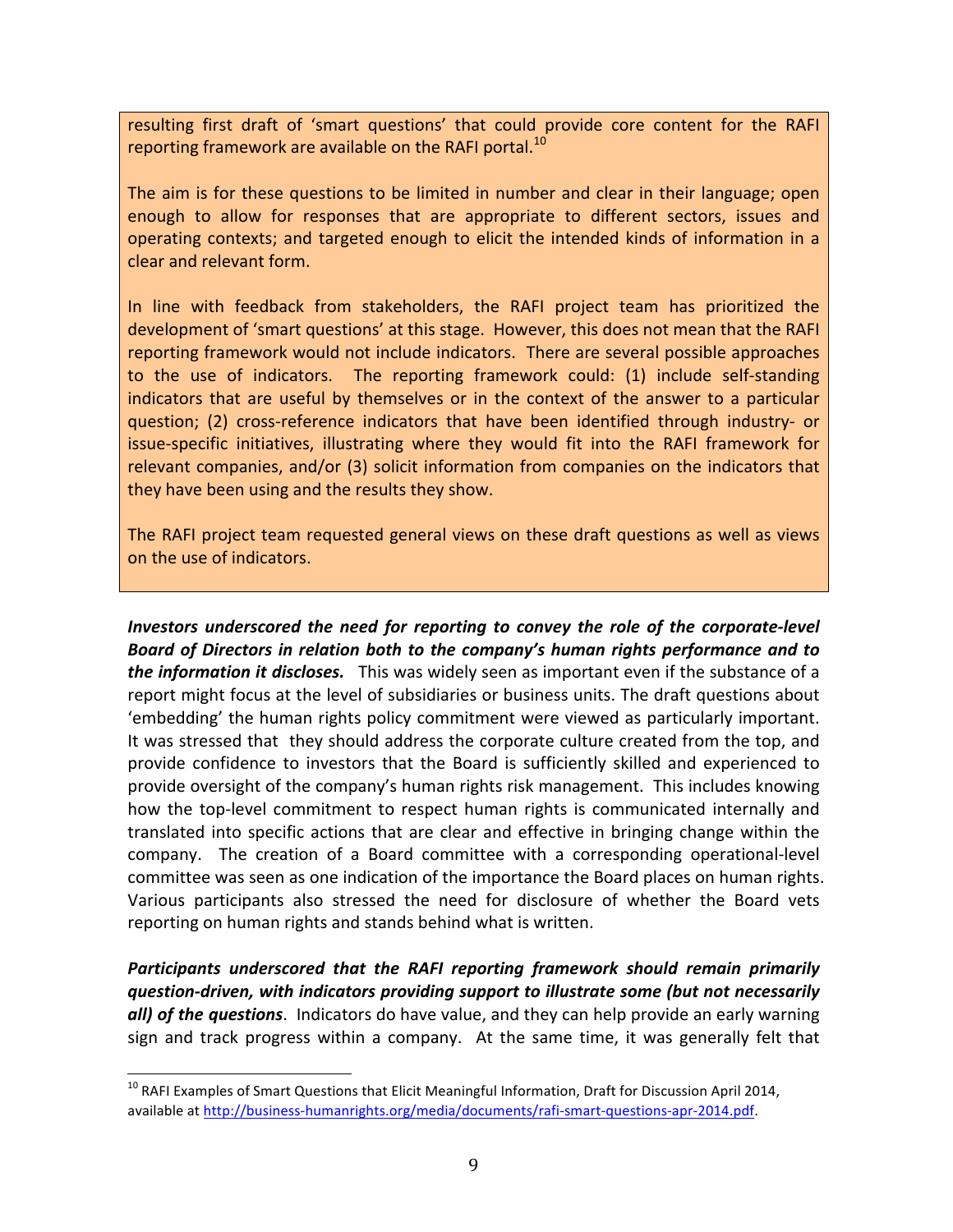indicators alone are seldom helpful as they do not provide the context to understand the information provided. Some suggested that the RAFI reporting framework could provide guidance on the appropriate kinds of metric for companies to use. It was also felt that the framework could signpost to existing work on indicators, such as within GRI. The general sense was that indicators should push companies to improve their human rights performance. For instance, a decision not to pursue a business opportunity because of findings from due diligence is telling about the robustness of the company's processes.

There should be careful consideration of the relative merits of (i) direction on what *companies should report (with leading questions), and (ii) flexibility so that companies can choose what to emphasize (with open questions)***.** It was noted that leading questions help companies know what good practice looks like, but can also lead to a tick box approach to managing human rights risks; more open-ended questions allow flexibility for companies in their responses, and allow readers to further probe for information where relevant. The project team highlighted a wish to avoid the reporting framework becoming a due diligence manual or compliance assessment tool, which are very different products. One proposition was to use largely open questions, but include explanation, to point the user towards the intent of the question, good practice and/or illustrative examples. Some felt that where the UNGPs clearly provide for a preferred approach (for instance, the need to focus on risks to human rights, not to the company), leading questions might be more appropriate. The general view was that outside these kinds of specific areas, the questions should not suggest a normative answer.

#### **Participants'** further suggestions with regard to the smart questions included:

- $\triangleright$  the need to encourage companies to disclose their underlying documents as well. Transparency in the underlying documents referenced is key for assessing the robustness of the information provided. For instance, if a policy is not transparent, a reader cannot judge the information shared on embedding the policy. There is an increasing trend for companies to make their policies and other key documents public, which will be helpful for this reporting.
- $\triangleright$  the need to ensure that this framework can be used by smaller companies. Could there be a few overarching questions to simplify the framework, under which other more detailed questions could sit? The critical issues for smaller companies to focus on could also be highlighted. This would also help encourage larger companies that are just beginning to report on their human rights performance get started.
- $\triangleright$  the need to reflect progress made on implementing the UNGPs. If there are basic overarching questions, it will be important that these are seen as the start, not a resting point. The structure of the framework should push companies to answer more questions over time, and more fully. Further, there is a need to embed the temporal dimension across the content of reporting to avoid the same information being reported each year.
- **≻** the questions should be simple, and not include multiple questions in one. Some could be tightened to avoid unintended or irrelevant responses, but also not shut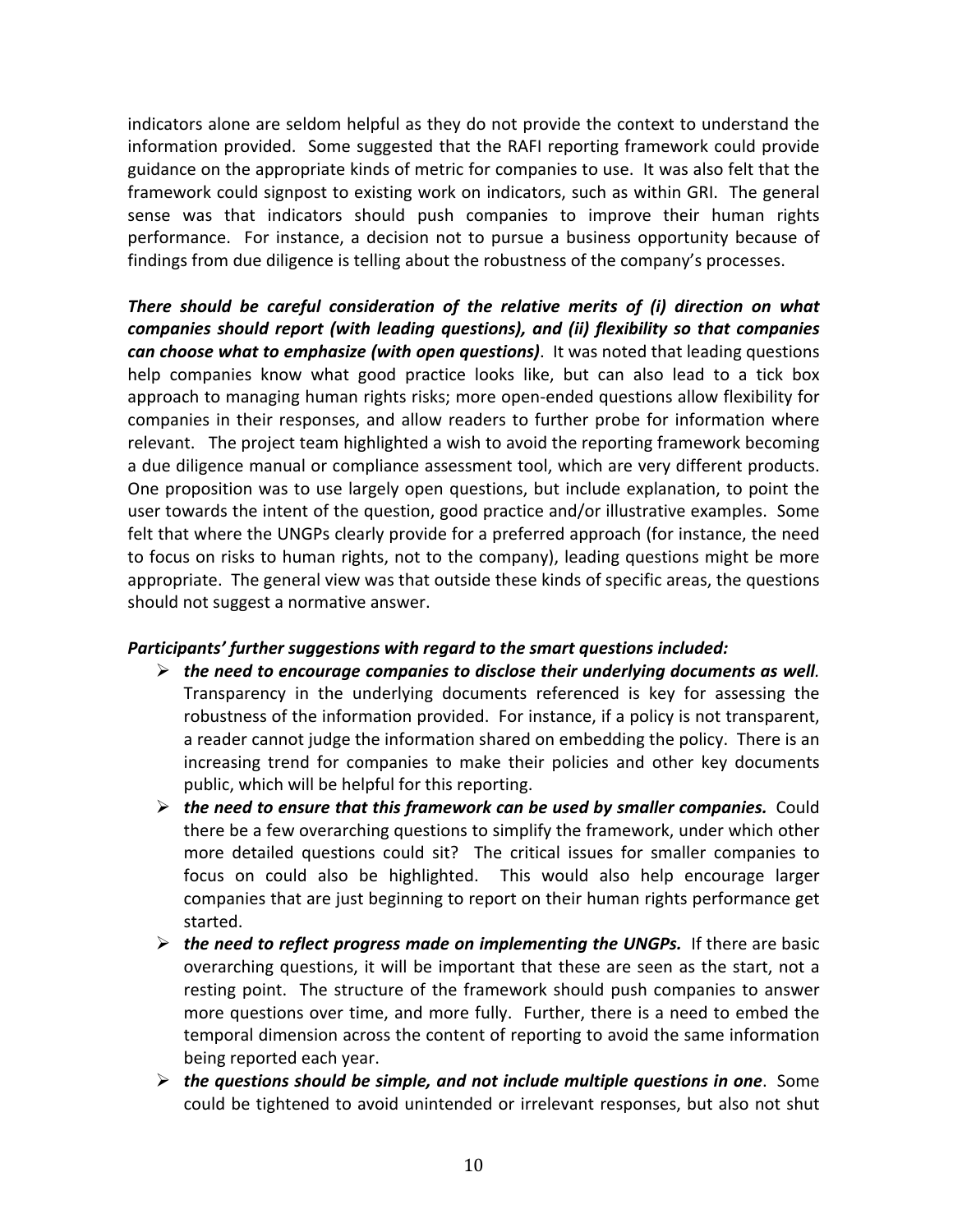down legitimate avenues of response. Different framing may trigger different types of responses, and the piloting can test this out. Liaising with experts who conduct social surveys would be helpful to make sure that the language is carefully crafted.

- $\triangleright$  the framework should allow that responses to some of the questions about salient risks would be the same for each risk. For instance, the information provided in response to stakeholder engagement and remediation may be similar for different areas of risk. In this case, the reporting should facilitate an easy reading of the report, and not repeat information unnecessarily.
- $\triangleright$  RAFI should consider the cost to the company of responding to some of this *information*. In particular, answering perception-based questions can have significant costs. The proposition should be that it's of real value for the company to know whether the processes it is spending time and resources on (for instance, its grievance mechanism) are effective in practice. This should not be seen as a separate process to the work that the company is already undertaking to determine the effectiveness of its human rights-related processes.

# Participants provided the following as examples of the kinds of information that they find particularly meaningful to know when reviewing a company's human rights **performance vis-à-vis the UNGPs:**

*Human Rights Commitment and Embedding:*

- $\triangleright$  How does the reporting entity articulate its commitment to human rights and what does it address?
- $\triangleright$  How can the reporting entity demonstrate the importance it attaches to its human rights policy?
- $\triangleright$  How much time does the Board of Directors spend on human rights issues, and who on the Board is responsible for such topics?
- $\triangleright$  What were the human rights-related issues that reached the Board of Directors?
- $\triangleright$  Is someone/a business function tasked to set core objectives related to human rights? If so, how is this person/function held accountable for doing this in a measured way?
- $\triangleright$  Are there incentives for staff to respect human rights in their day-to-day work, and what are they? How does the reporting entity use incentives to reward the right kind of behavior? And how does the reporting entity ensure that its measures for embedding do not provide perverse incentives (for instance, that metrics tied to remuneration do not discourage staff from reporting problems; or that rewards for the rapid resolution of grievances does not incentivize less meaningful resolutions). The reporting framework can draw upon the work done in the health and safety field in this regard.
- $\triangleright$  How are workers treated when they raise a human rights issue?
- $\triangleright$  How important is human rights seen to be vis-à-vis sustainability? How are human rights connected with the other issues the company is looking at?
- $\triangleright$  How does the company prioritize its actions related to human rights?
- $\triangleright$  Who is accountable for human rights-related goals?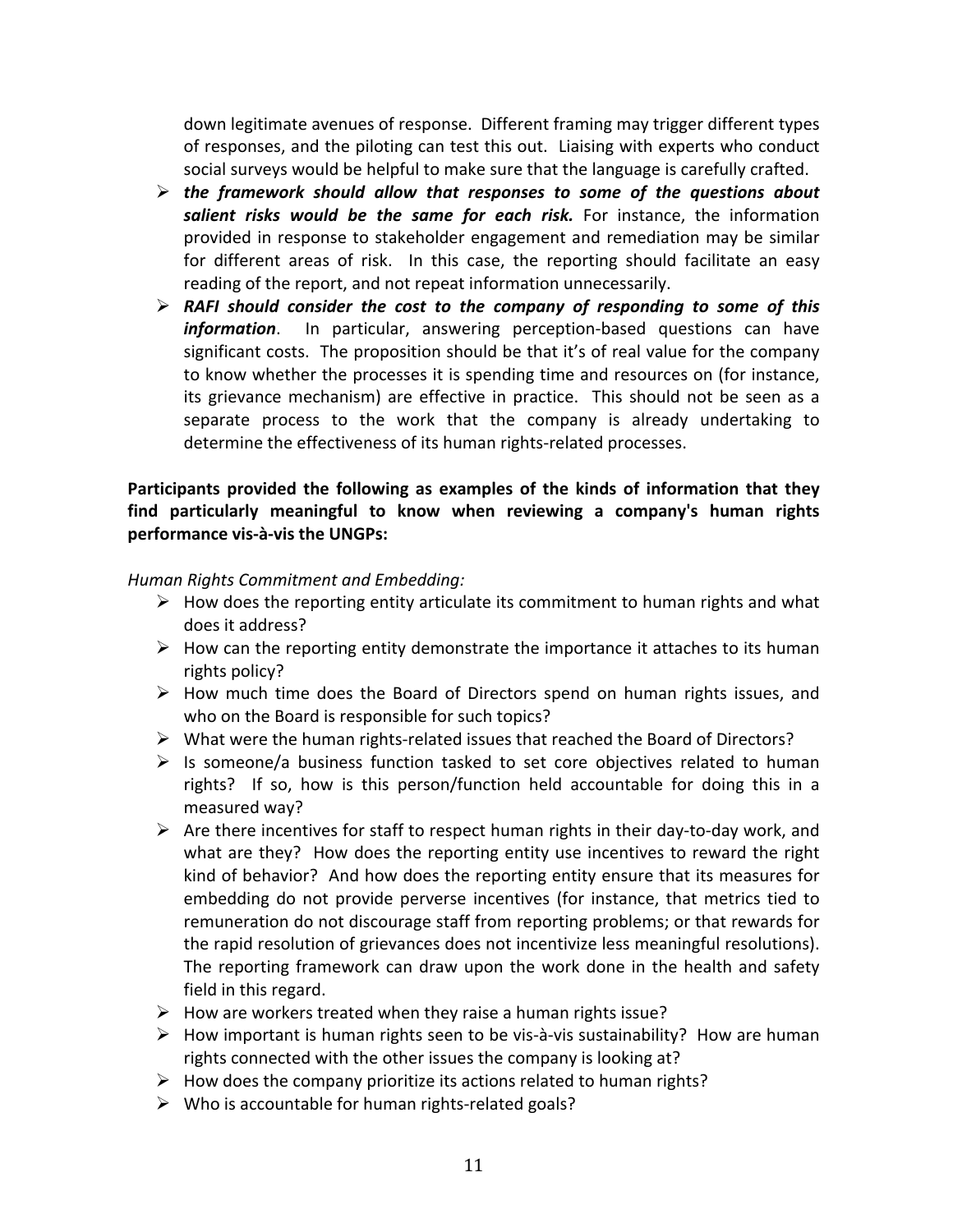- $\triangleright$  How is internal information relating to human rights collected, analyzed and transmitted from the operational level to management/ board levels?
- $\triangleright$  How does the human rights function feed into discussions on risk and strategy that are taking place?

## *Focus of Reporting:*

- $\triangleright$  Which business functions, and which geographical location, are targeted by this reporting?
- $\triangleright$  What stakeholder input informed the decision of salient risks?
- $\triangleright$  How is it ensured that the process for identification is ongoing?

### *Stakeholder Engagement:*

- $\triangleright$  How does the reporting entity approach engagement with stakeholders? How does it choose who to engage with, what to engage on, when to engage and how to do it? Have the right stakeholders been consulted?
- $\triangleright$  The explanation could recognize differences in approach to stakeholder engagement depending on factors of size and severity.

### *Integrating and Acting:*

- $\triangleright$  Which collaborative and industry initiatives does the reporting entity participate in? Why is collaborative action selected for a specific issue? How does the reporting entity demonstrate that its participation in collaborative and industry initiatives is about exercising, not outsourcing, the company's own responsibility?
- $\triangleright$  Would it be possible to single out the government as a separate stakeholder in integrating and acting? It is especially important in areas of conflict to know to what extent the company has a relationship with government and how this relationship helps to minimize potential harm. It will be difficult for companies to report on this. It may be easier for companies to report on positive lobbying, such as meetings that it has with government officials to press certain issues.

# **Session 4: Lessons Learned from Existing Assurance for the Human Rights Assurance** *Framework*

**Overview from RAFI project team on the lessons learned from existing assurance for the** *human rights assurance framework:*

During the first round of RAFI expert consultations in October 2013, the RAFI project team noted the widely differing ways in which the terms 'assurance' and 'audit' are used by different stakeholders from different fields of practice. In response, Adam Carrel from Ernst & Young, a participant in the October 2013 New York consultation, undertook to provide an overview on this issue, which represented his perspectives and not necessarily those of Ernst & Young.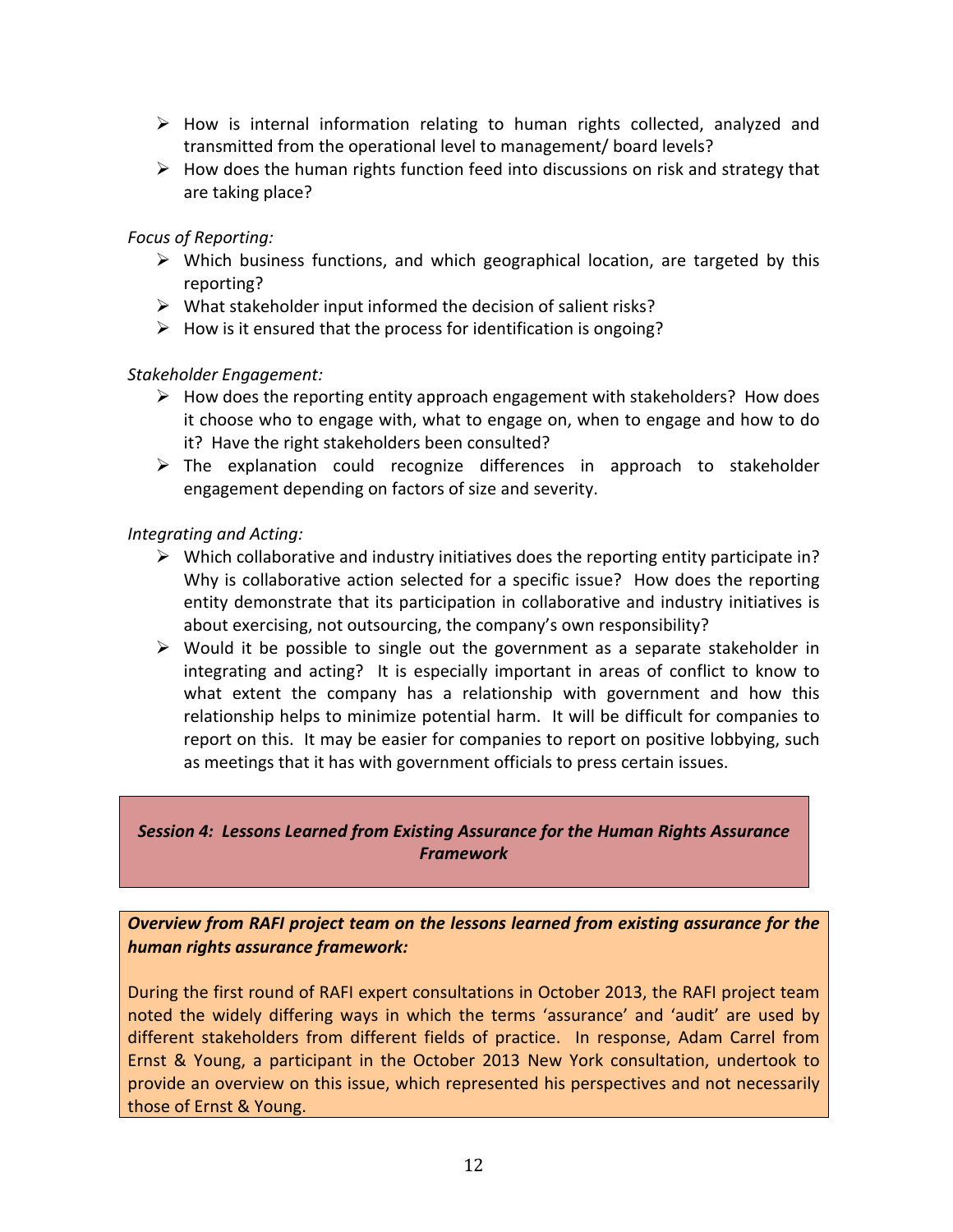The paper included a description regarding the difference between *non-financial audit* (geared towards confirming a certain facility/asset meets a certain standard at a certain time) and *non-financial assurance* (geared towards confirming that an entity's processes imply that all of its assets and activities are likely to converge towards an acceptable standard). It also offered perspectives on the relative strengths and weaknesses of current audit and assurance models and lessons that RAFI might draw from them, notably that:

- the framework could move beyond certain weaknesses in social audit by setting out *process requirements for credible assurance; and it could move beyond some current limitations of assurance by guiding assurance providers to include meaningful information in their public opinion;*
- *the framework could stipulate that all or at least some core minimum of a report must be assured, and require that reports be assessed against all relevant criteria* (eg completeness, materiality, accuracy), to avoid current uncertainties as to what assurance covers and therefore what it means in practice;
- the framework could avoid tick-box assurance by stipulating that assurance processes should start with a review of how the reporting company identified its 'salient risks'; assess the appropriateness and effectiveness of processes rather than *just their existence; and review whether processes described apply across a company's* operations, and not just in one area.

The RAFI project team shared the paper with participants to further advance collective thinking about the RAFI assurance framework. The paper is available on the RAFI project portal.<sup>11</sup>

It's important to understand the quite varied roles that assurance can play. One participant described different purposes of assurance, from a policing type role, to finding fault in the completeness or accuracy of information, to working with the company on improving its processes. He also laid out different roles that external assurance can play and how companies might move from one to the next:

- $\triangleright$  Level 1: providing company management with a confidential, independent review of the company processes in place;
- $\triangleright$  Level 2: assisting and advising the internal audit function with its own review of company processes; and
- Eevel 3: reviewing the company's external reporting and issuing a public opinion.

 $11$  Adam Carrel, The Human Rights Reporting and Assurance Frameworks Initiative: Considerations for the development of an assurance framework (April 2014), available at http://businesshumanrights.org/media/documents/adam-carrel-white-paper-rafi-apr-2014.pdf.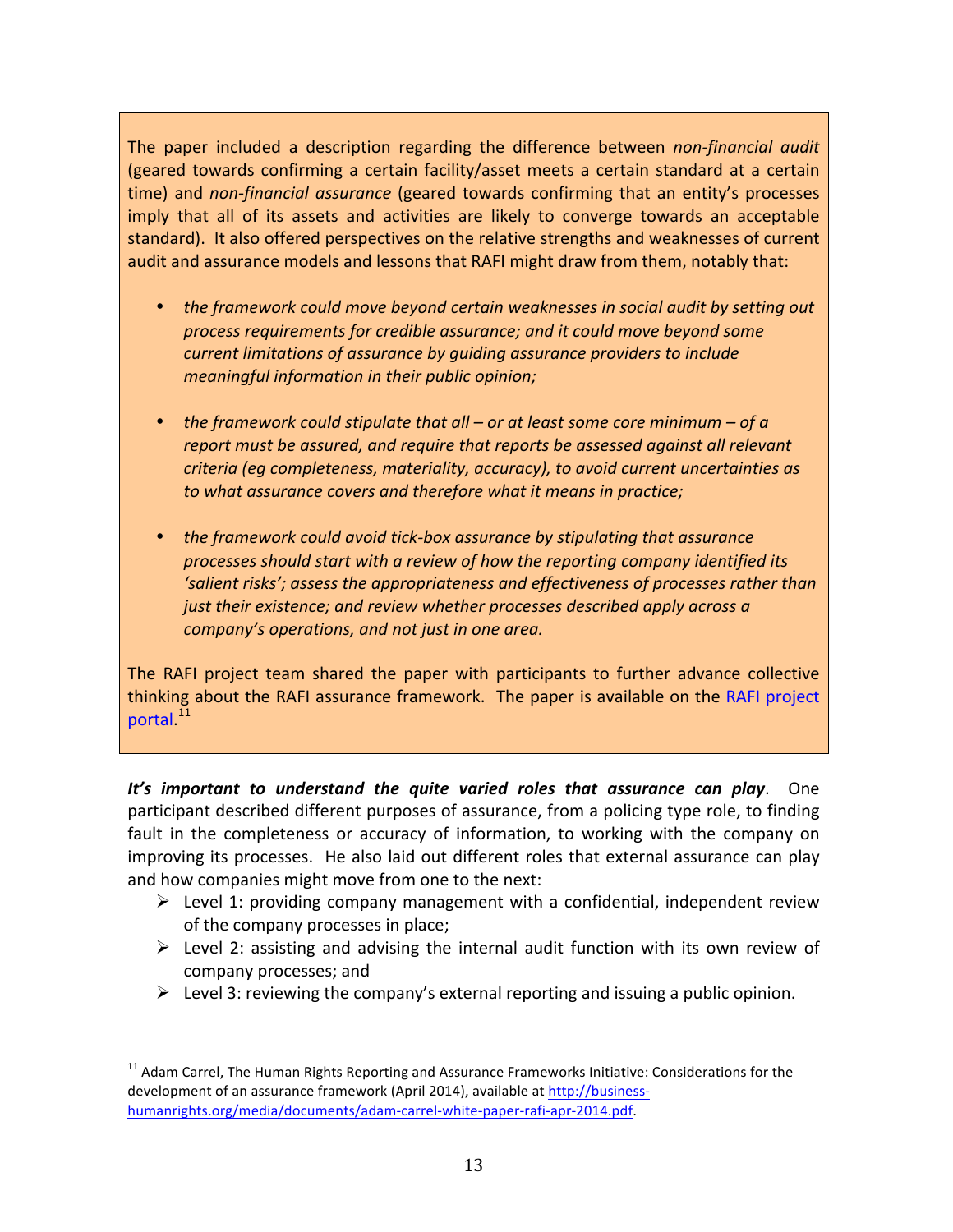It was suggested that many companies will not be ready for external assurance immediately, and should take a phased approach. External assurance becomes more important as the company engages with a broad range of external stakeholders.

Another participant with assurance expertise underscored the *importance* of assessing *how* top management's commitment to run the business responsibly affects the *company's* workers, through to its employee service providers, suppliers, joint venture **partners and sub-contractors of sub-contractors**. Assessing whether human rights are integral to how a company conducts its business should be done through an interviewbased and observation-based exercise, rather than a tick-box exercise. The evaluation can be done at both the site and/or corporate levels. Challenges include the fact that as some issues are not identified as human rights issues, it can be difficult for some business functions to acknowledge responsibility, and there's a need to go deep into the value chain. This exercise can also be helpful to identify good practice within the company. The key for success is that the action plan resulting from the assessment is owned by the business.

## It is crucial that the assurance framework not be abused. The participants discussed a *number of risks involved with assurance*:

- $\triangleright$  That the assurance provider hedge its assurance with so many caveats that the assurance becomes meaningless. For instance, if an assurance provider bases its conclusions on the "assumption that the data and information is complete, sufficient and authentic", then the assurance does not add any value to the report or the readers of the report.
- $\triangleright$  That assurance providers do not have experience engaging meaningfully with external stakeholders, including civil society organizations, to evaluate the company's processes.
- $\triangleright$  That the assurance provides a cover for the company and is seen as guaranteeing the company's processes, making it more more difficult for external stakeholders to highlight misconduct. For instance, one UK mining company operating in India received a strong grade from its assurance provider for conforming to GRI indicators, and yet had not demonstrated respectful operations on the ground.
- $\triangleright$  That the assurance provider has a perverse incentive not to highlight inaccuracies since it is seeking to build business with the company being assured. (At the same time, it was also noted that being paid directly by the company is historically typical and widespread in audit and assurance contexts, and that this is why professional and ethical standards and oversight of the profession exist.)

#### Some suggestions to address these challenges included:

 $\triangleright$  The RAFI assurance framework could require certain professional standards and oversight to be met in order for the assurance to be formally recognized. This could build on precedents in other fields of assurance where professional independence has to co-exist with fee-paying arrangements. Independent governance for the framework's management would be important in this regard.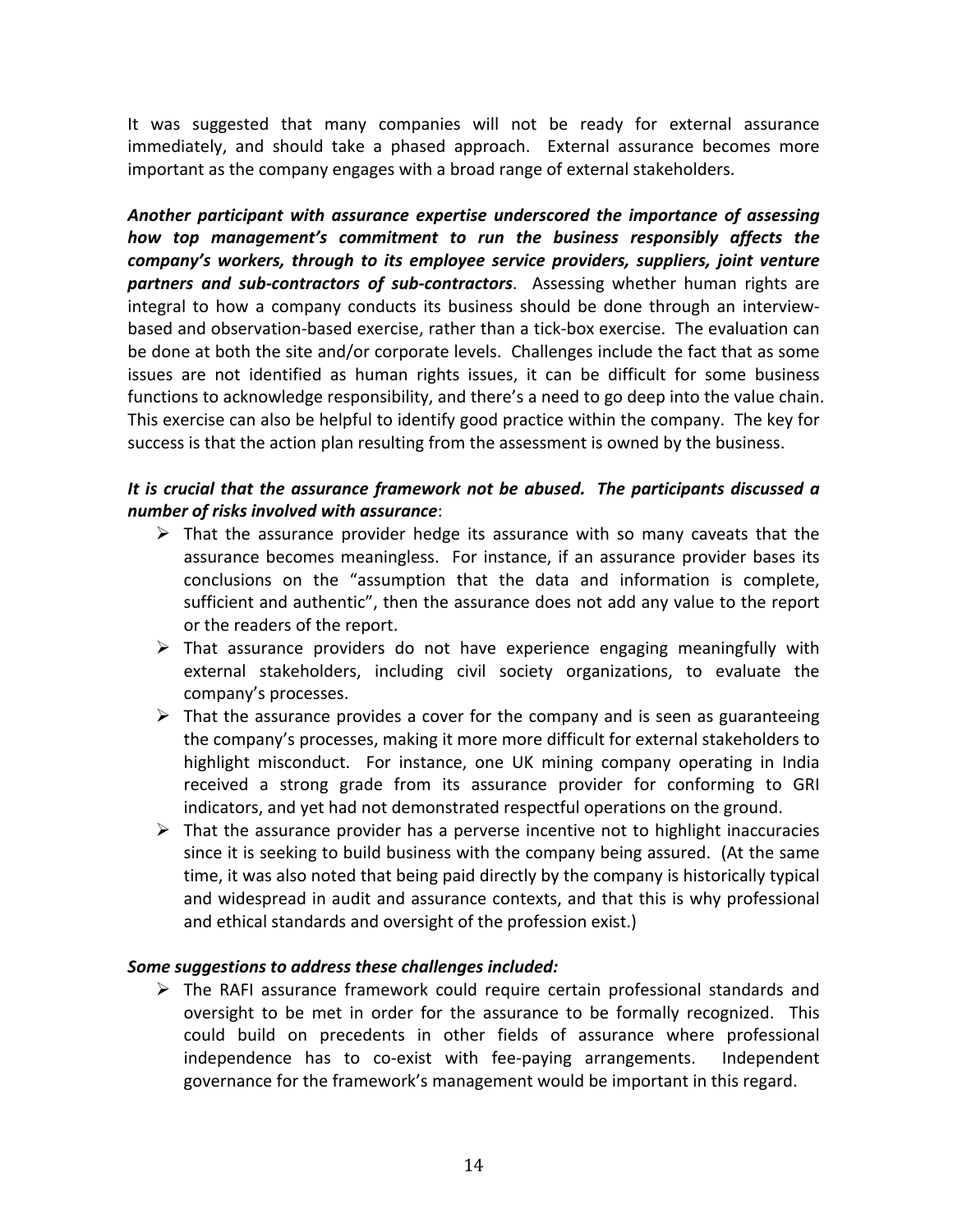- $\triangleright$  Instead, or in addition, one could consider some kind of fund for assurance to separate fees from service provision.
- $\triangleright$  Standards will be needed to ensure the integrity and skillset of those providing assurance under the RAFI assurance framework, which would be linked to oversight mechanisms. Training of the relevant assurance providers will also be important.
- $\triangleright$  A minimum level of reporting on human right performance could be defined, along with a minimum scope and standard for assurance, below which the company would not be able to obtain assurance. In other words, the company would be limited in how it narrows the scope of engagement with its assurance provider.
- $\triangleright$  The Board could be required to sign off on the human rights reporting, which in turn would add a layer of accountability at the Board of Directors' level for the information disclosed.

# The participants highlighted a number of elements that they felt were important to boost *the value of the assurance being provided:*

- $\triangleright$  The assurance framework should not be limited to guiding external assurance processes. It should also be of value to the internal audit function, which may typically be tasked with reviewing human rights performance one or more years before a company considers having external assurance. As such, the framework should also help the company improve its internal processes.
- $\triangleright$  The assurance provider should look to the substance and accuracy of the information being disclosed, rather than the quantity of information alone. The assurance provider should also be looking at the effectiveness of the processes being reported on.
- $\triangleright$  It should be made clear that the focus is on assurance of the report, and not assuring or certifying a company's processes and overall performance. At the same time, the assurance provider should be playing a role in pushing companies to improve their processes.
- $\triangleright$  It should be made clear when the process relies on pre-existing external assurance (for instance, sustainability assurance or financial audit). In the UK, an external auditor cannot now rely on the work of internal audit without having undertaken further verification work and assessed the objectivity of the internal auditors. The RAFI framework might take the same approach.
- $\triangleright$  If important areas have been missed from the report being assured, or if information provided is misleading, the assurance provider should push the company to disclose or correct the relevant information. If this is not done, the assurance provider should refer to this in its public statement/opinion.

# Participants also highlighted the need to learn from other assurance processes in place.

For instance, ICMM has assurance criteria which are applied against the matters contained in the ICMM Sustainable Development Framework. Learning from mainstream assurance was also seen as valuable, as financial and non-financial reporting and assurance is increasingly merging. For instance, in the UK, human rights information is to be provided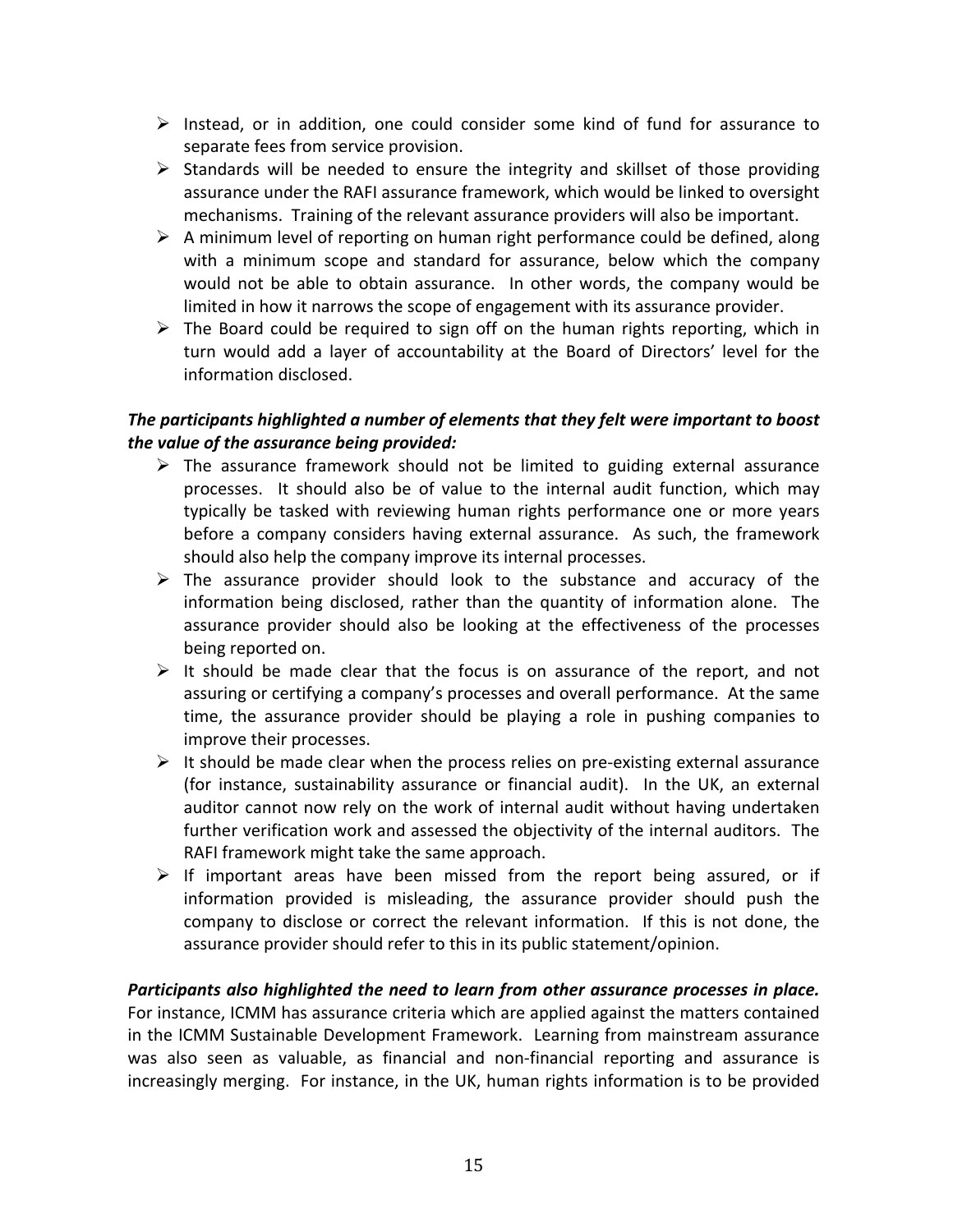in the company's strategic report, which in turn is contained in the company's annual report which is verified by auditors.

#### *Next Steps*

The project team shared a tentative timeline for the remainder of the RAFI process and outlined the key steps envisioned: $^{12}$ 

- $\triangleright$  Similar consultations are planned in North America and ASEAN<sup>13</sup>. All reports will be made public and posted on the RAFI portal.
- $\triangleright$  The RAFI project team will review all the feedback received to articulate what this means for the way forward. This will include a refinement of the outline construct and smart questions, based on the comments and suggestions received.
- $\triangleright$  There will be a third round of expert consultations in the second half of 2014 to further advance the reporting framework and begin more substantive work on the assurance framework.
- $\triangleright$  A pilot process is planned with a large multinational, starting in the summer of 2014, to test the robustness of the reporting framework and to assess what responding to these types of questions will look like in practice. Learning from this pilot will be fed back into stakeholder consultations. Further pilots of both the reporting and assurance frameworks are planned for 2015 with companies in different sectors and regions.

 $12$  A 2014-2015 tentative calendar for RAFI, which will be further driven by the needs of the consultative process, can be found on the RAFI portal. See http://business-humanrights.org/media/documents/rafitentative-calendar-2014-2015.pdf.<br> $\frac{13}{13}$  Since this consultation, it has become apparent that the consultations originally planned for Jakarta in June

need to be postponed due to the election period in Indonesia. Instead, the RAFI team will hold phone conversations with those who participated in the November 2013 ASEAN expert consultation in order to update them on progress and seek their feedback. Replacement dates for an in-person consultation will be identified as soon as possible.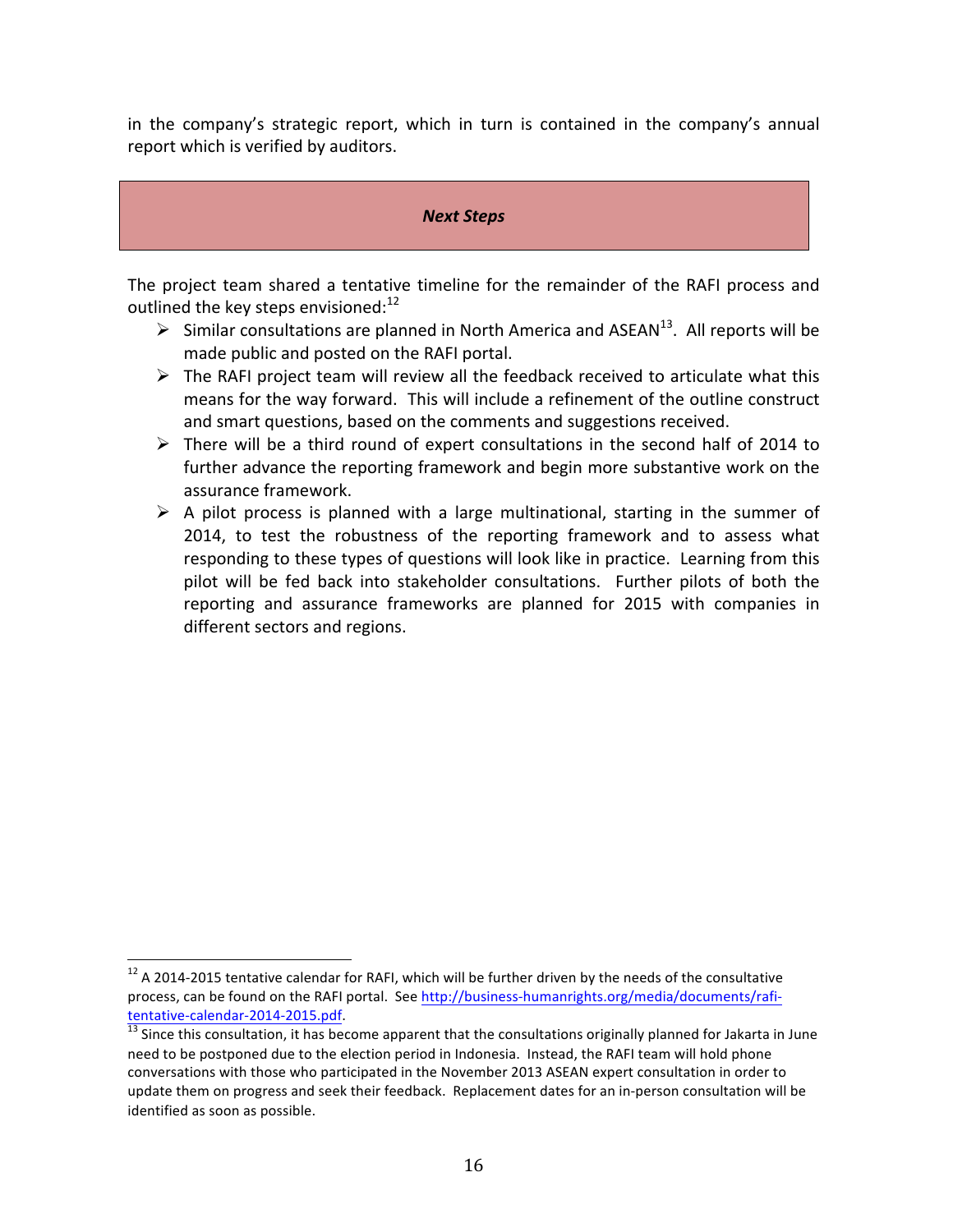#### **Annex A: Agenda for Expert Consultation**

# **Consultation on the Reporting and Assurance Frameworks Initiative (RAFI)** Full Day Convening of Expert Stakeholders **London, April 24, 2014** At the office of Jones Day, 21 Tudor St, City of London, EC4Y 0DJ

#### **Agenda**

- **9:30 – 10:15 am Welcome from Shift & Mazars** Agenda & Objectives Opening briefing: Review of project process to date
- **10:15 – 11:15 am Current reporting vis-à-vis the UN Guiding Principles** The RAFI project team will provide an overview of research into how leading companies are currently reporting against the UN Guiding Principles. Discussion will explore in what ways this might inform the approach to RAFI's reporting framework, in terms of both strengths and weaknesses in current reporting patterns.
- *11:15 – 11:30 am Coffee break*

**11:30** – 1:00 pm Overview of outline construct for the human rights reporting **framework**

The RAFI project team will provide an overview of a proposed outline construct for the reporting framework, followed by discussion of how it might best be developed or adapted.

*1:00 –1:45 pm Lunch break*

**1:45** – 3:15 pm **Illustrative 'smart questions' for the human rights reporting framework** The RAFI project team will provide examples of the kinds of 'smart

questions' that interview-based research has suggested could usefully be part of the content of the reporting framework, followed by discussion.

**3:15 – 3:30 pm**  *Coffee break*

# **3:30 – 4:30 pm Lessons learned from existing assurance for the human rights assurance framework**

The RAFI project team will present research on different forms of existing assurance, to feed into a conversation about what lessons can be offered regarding perceived strengths and weaknesses for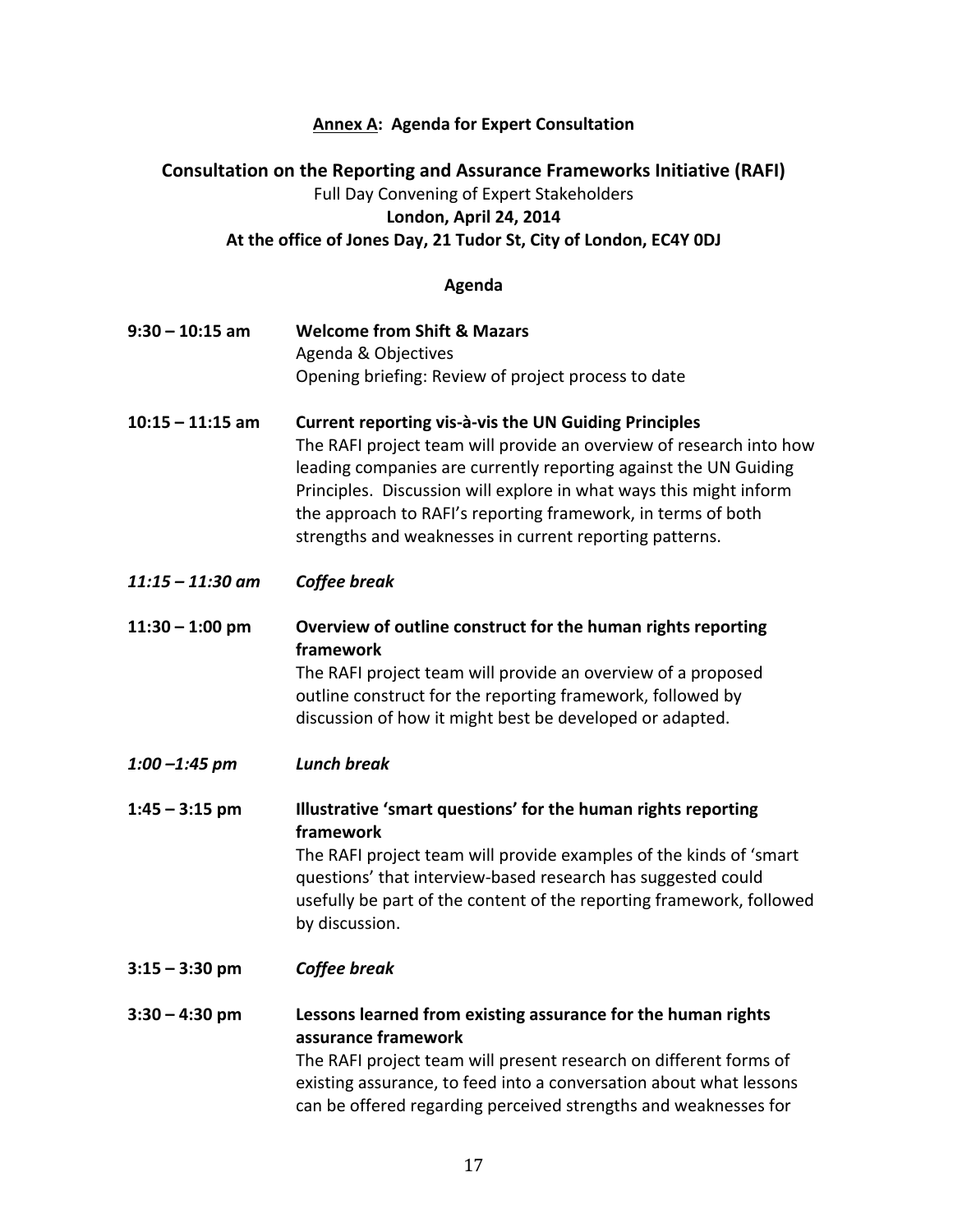the development of RAFI's assurance framework.

# **4:30 – 5:20 pm Other critical issues** This session will provide an opportunity to return to key issues from the day's discussion that need further debate, or to address new questions that have arisen.

### **5:20** – **5:30** pm **Conclusions** and next steps